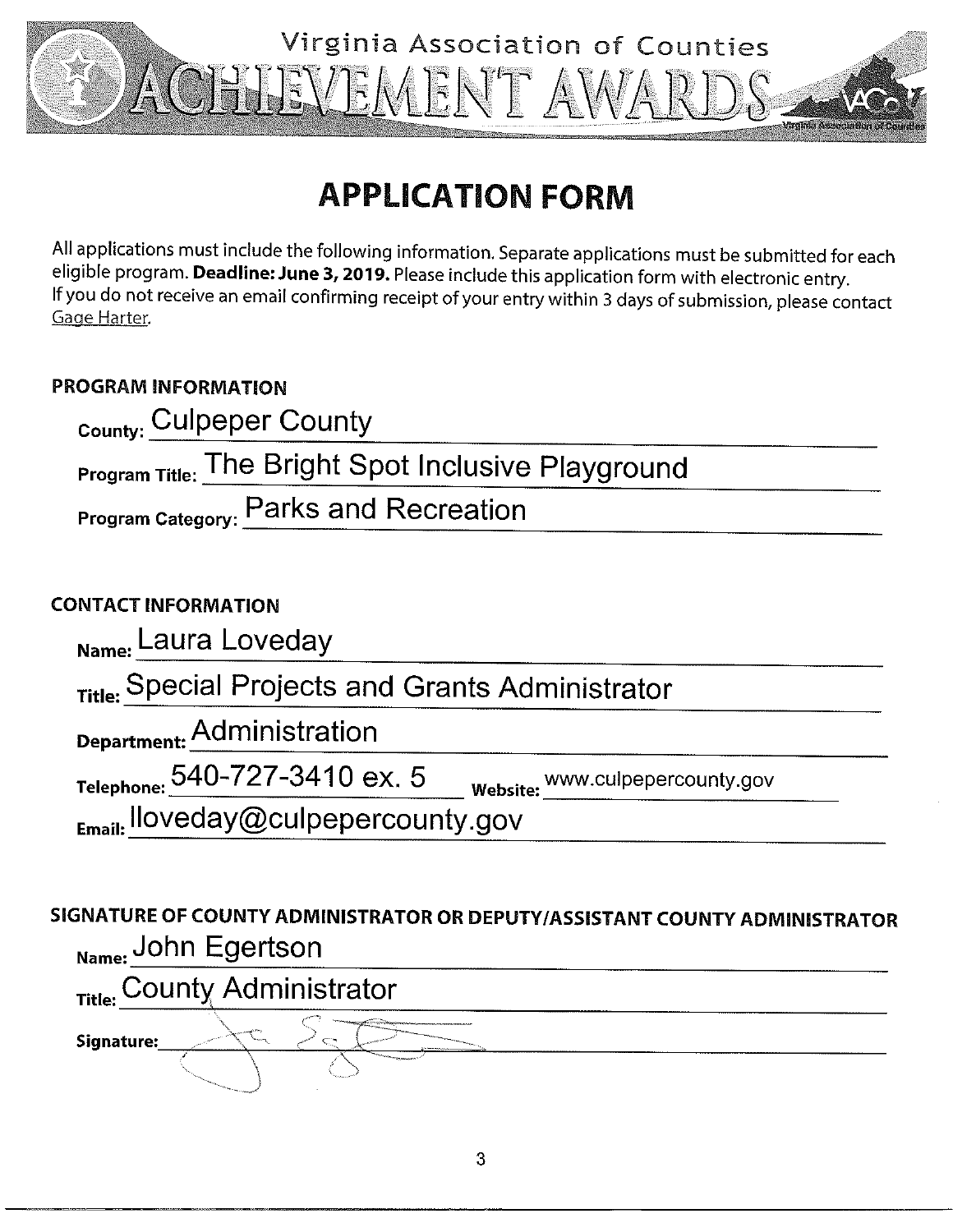#### **Virginia Association of Counties Achievement Award Application**



*The Bright Spot Inclusive Playground, Culpeper County*

#### **Problem Statement**

One of the goals of the adopted 2015 Culpeper Comprehensive Plan was to "Expand recreational opportunities and facilities for citizens of all ages, including those that fall under the Americans with Disabilities Act (ADA) Guidelines. The plan further states the following objectives in order to meet that goal: "Make reasonable efforts to provide persons with disabilities accessibility to parks, open space and facilities for leisure opportunities" and "Foster partnerships with internal County Departments, social and civic organizations, and other local, county and state governments in providing recreational opportunities."

Culpeper County believes that all children should be encouraged to play together in a playground. Many existing features of our current parks and playgrounds were not handicap accessible and this created a separation between users. Culpeper County determined it was necessary to increase the interaction between non-handicapped children and handicapped children in order to aid in creating friendships and understandings between all children.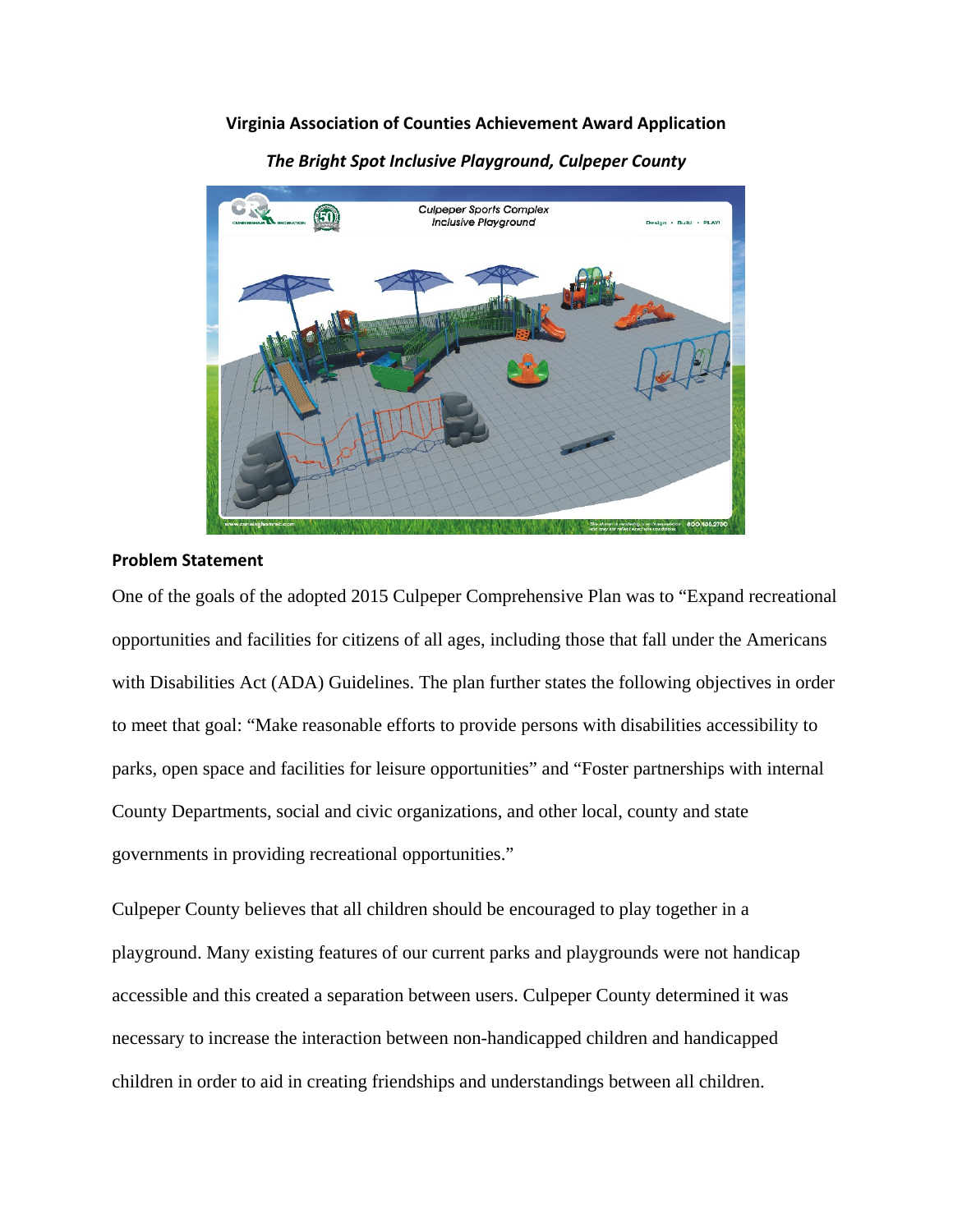In the summer of 2017, the Bright family approached Culpeper County with a \$4,500 donation to purchase a wheelchair accessible swing. Their daughter, Leeann, uses a wheelchair and had been given money for this purpose as birthday gifts. Culpeper County staff determined that there were no existing parks where an accessible swing could be installed due to the terrain and other site limitations. It was at that point a new playground was conceptualized, one that would be fully inclusive and accessible to all.

The community quickly embraced the idea of an inclusive playground and a committee was formed to fundraise and oversee the design. More than \$343,000 was raised in less than 6 months and the park was conceptualized, constructed and opened in just 1 year. More than fifty organizations, individuals and foundations made contributions to the project. While staff pursued grant opportunities, the majority of the individual donations were solicited by word of mouth in the community.

Full list of contributions can be found here:

[https://web.culpepercounty.gov/Government/CountyDepartments/DepartmentsP-](https://web.culpepercounty.gov/Government/CountyDepartments/DepartmentsP-V/ParksandRecreation/ParksandFacilities/CulpeperSportsComplex/TheBrightSpotInlusivePlayground)[V/ParksandRecreation/ParksandFacilities/CulpeperSportsComplex/TheBrightSpotInlusivePlaygr](https://web.culpepercounty.gov/Government/CountyDepartments/DepartmentsP-V/ParksandRecreation/ParksandFacilities/CulpeperSportsComplex/TheBrightSpotInlusivePlayground) [ound](https://web.culpepercounty.gov/Government/CountyDepartments/DepartmentsP-V/ParksandRecreation/ParksandFacilities/CulpeperSportsComplex/TheBrightSpotInlusivePlayground)

As constructed, the playground features new accessible parking with zero entry curb into the playground, paved sidewalks, suspended smooth surfacing, a wheelchair accessible swing, ramped play structures, out of chair accessible swings, and many additional features. The committee proposed naming the playground "The Bright Spot" after Leeann Bright and her family.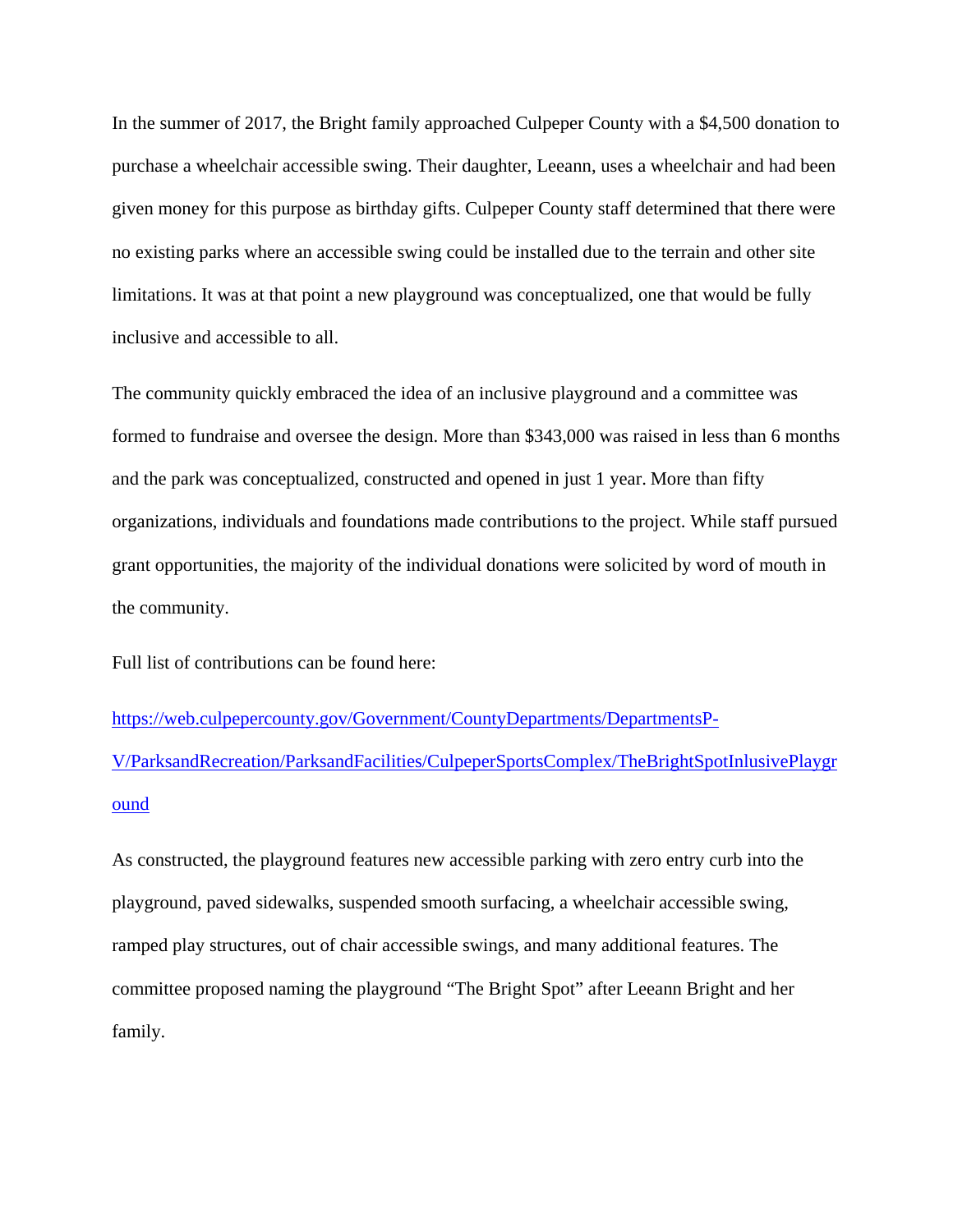**"It is a dream come true," Sandy Bright said. "A lot of kids will be able to enjoy it and the schools will be able to bring their special needs children out. It's not just for people with special needs, it's for people with all abilities."**

[https://www.starexponent.com/news/a-space-for-all-county-celebrates-bright-spot](https://www.starexponent.com/news/a-space-for-all-county-celebrates-bright-spot-playground/article_02b3e829-fb14-596f-97fe-6eda0d18938d.html)[playground/article\\_02b3e829-fb14-596f-97fe-6eda0d18938d.html](https://www.starexponent.com/news/a-space-for-all-county-celebrates-bright-spot-playground/article_02b3e829-fb14-596f-97fe-6eda0d18938d.html)

[https://www.insidenova.com/culpeper/news/bright-spot-inclusive-playground-to-offer-fun-for](https://www.insidenova.com/culpeper/news/bright-spot-inclusive-playground-to-offer-fun-for-all/article_ad288ff6-822d-11e8-954c-1763a53ab7b2.html)[all/article\\_ad288ff6-822d-11e8-954c-1763a53ab7b2.html](https://www.insidenova.com/culpeper/news/bright-spot-inclusive-playground-to-offer-fun-for-all/article_ad288ff6-822d-11e8-954c-1763a53ab7b2.html)

Excerpt from the groundbreaking article [https://www.starexponent.com/news/culpeper-parks-and-rec-to-build-inclusive](https://www.starexponent.com/news/culpeper-parks-and-rec-to-build-inclusive-playground/article_dbdc61a0-c113-5079-a3f1-0a18c703509e.html)[playground/article\\_dbdc61a0-c113-5079-a3f1-0a18c703509e.html](https://www.starexponent.com/news/culpeper-parks-and-rec-to-build-inclusive-playground/article_dbdc61a0-c113-5079-a3f1-0a18c703509e.html)

Franco Calabrese, who co-chairs the playground committee with Sandy Bright and is also an adaptive physical education teacher for Culpeper County Public Schools, said having such a facility in Culpeper County will allow kids with special needs to be able to play with their friends and families right here in Culpeper.

**"The closest accessible facility is 40 to 45 minutes away in Fauquier County," Calabrese**

**Culpeper Parks and Rec to build inclusive playground said. "Having this right here in our own** 

#### **backyard is so important."**

Whether an individual has a wheelchair, walker, oxygen tank or a feeding tube, they will be able play with their siblings here at The Bright Spot, Calabrese said.

Deanne Rennon said her daughter Erica is excited to get a chance to play with her friends on the playground. Erica is diagnosed with 4-H syndrome, which is a leukodystrophy — meaning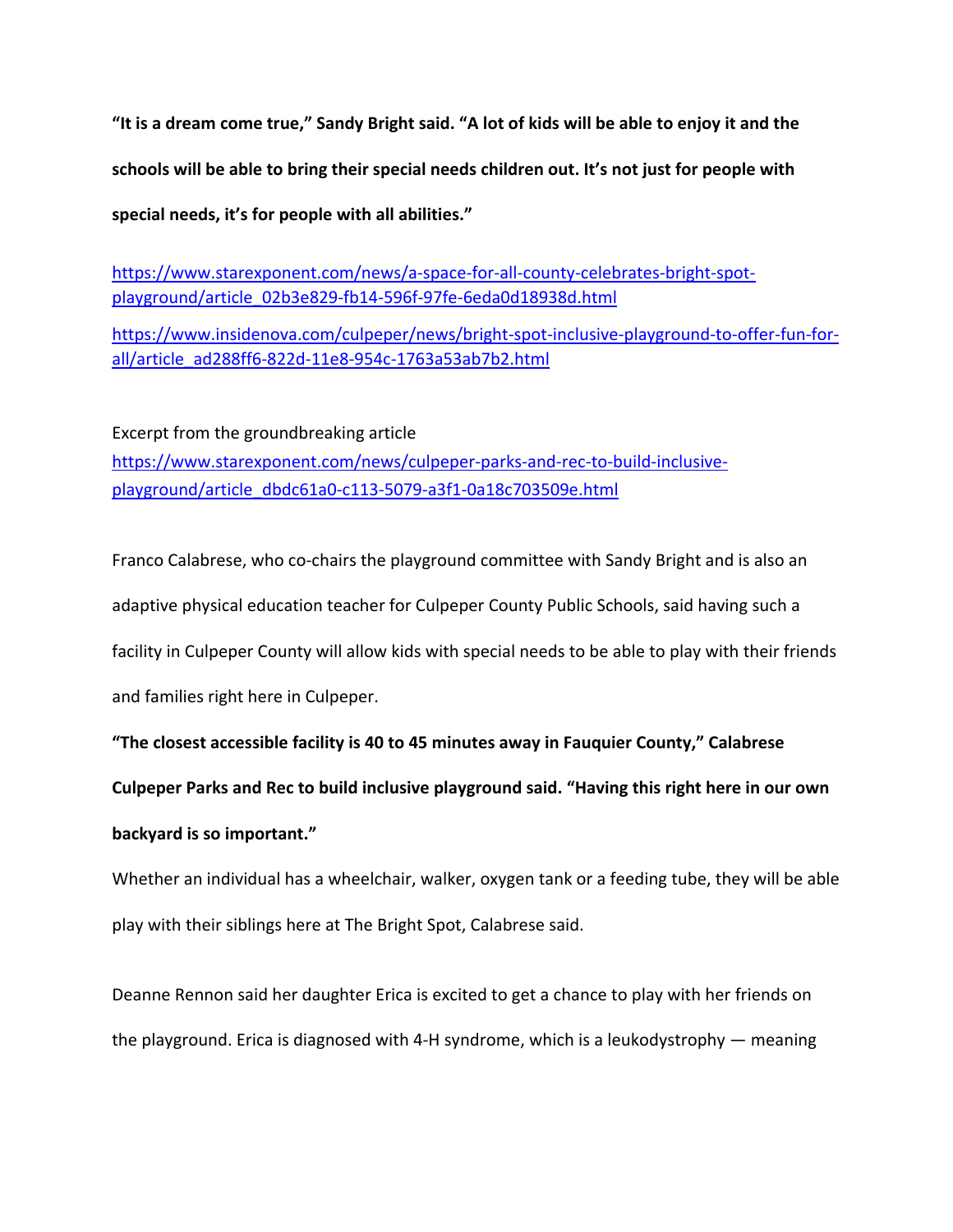her brain consists mostly of gray matter which affects development. The rising sixth grader at Floyd T. Binns is most looking forward to the ADA swing at the park.

#### **"To have it right here and have it local is just amazing," Deanne said.**

Liam Cornwall, a Culpeper resident who has been in a wheelchair for the past 13 years, said he believes such a facility would have been a great benefit to him when he was growing up. **"I think it's immensely important. If I'd had one of these when I was a kid, it would have been wonderful," Cornwall said. "All I could do with my friends when I was a kid was to sit and play video games."**

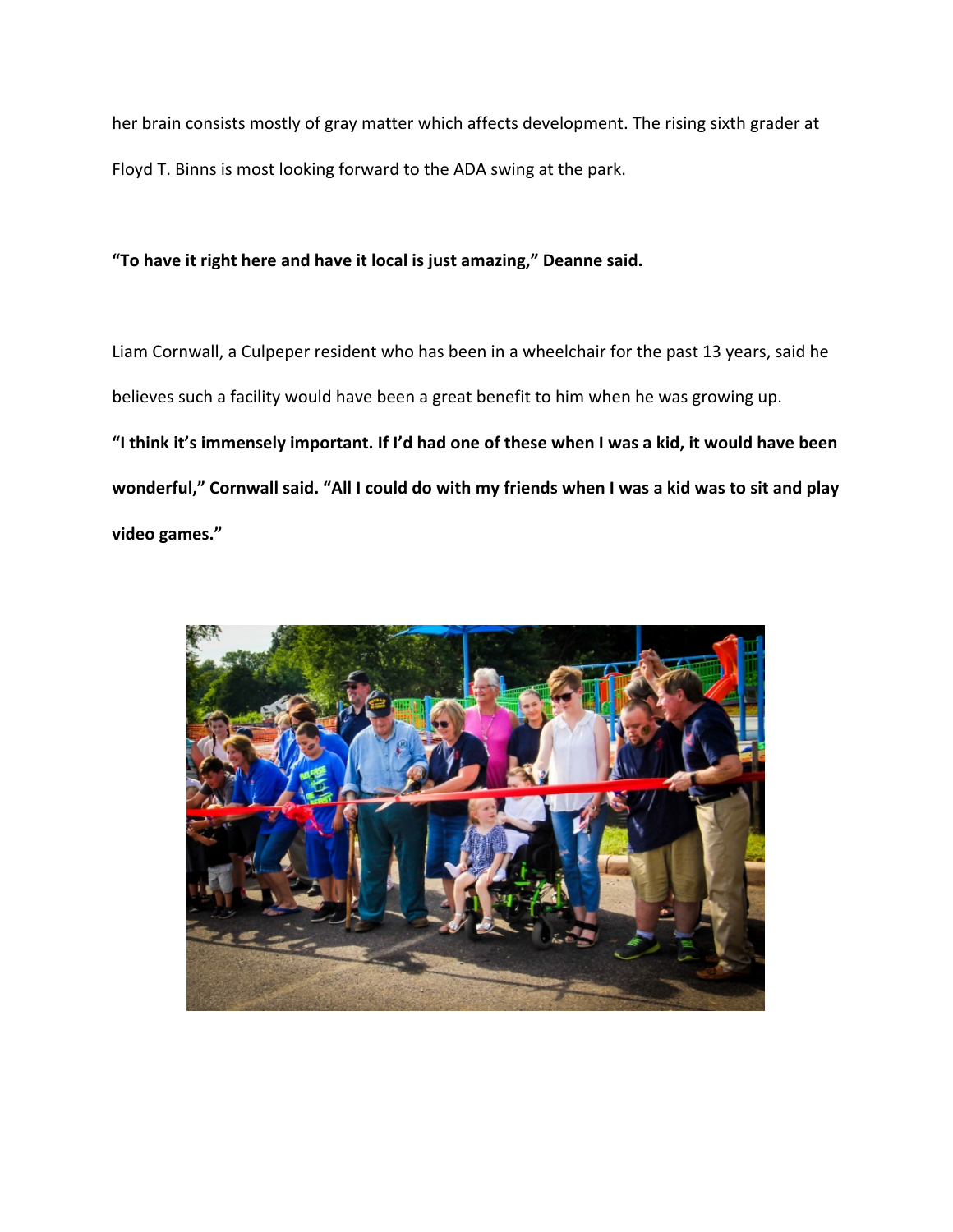#### **Executive Summary**

The Bright Spot Inclusive Playground was conceptualized in late 2017 when the Bright family raised \$4,500 to purchase a wheelchair accessible swing for their daughter, Leeann. The Bright family initially requested it be installed at a Culpeper County Park. Staff determined that no existing location would allow wheelchair access to the swing. The concept for a new inclusive playground was born and in less than one year more than fifty organizations, individuals and foundations raised over \$343,000 for the playground that was completed in the summer of 2018. The community named the playground "The Bright Spot" after Leeann Bright.

The Bright Spot Inclusive Playground, complete in 2018, represents a communitywide effort to provide a playground where everyone can play together regardless of their physical limitations.

**"It is a dream come true," Sandy Bright said. "A lot of kids will be able to enjoy it and the schools will be able to bring their special needs children out. It's not just for people with special needs, it's for people with all abilities."**

Franco Calabrese, who co-chairs the playground committee with Sandy Bright and is also an adaptive physical education teacher for Culpeper County Public Schools, said having such a facility in Culpeper County will allow kids with special needs to be able to play with their friends and families right here in Culpeper.

**"The closest accessible facility is 40 to 45 minutes away in Fauquier County," Calabrese Culpeper Parks and Rec to build inclusive playground said. "Having this right here in our own backyard is so important."**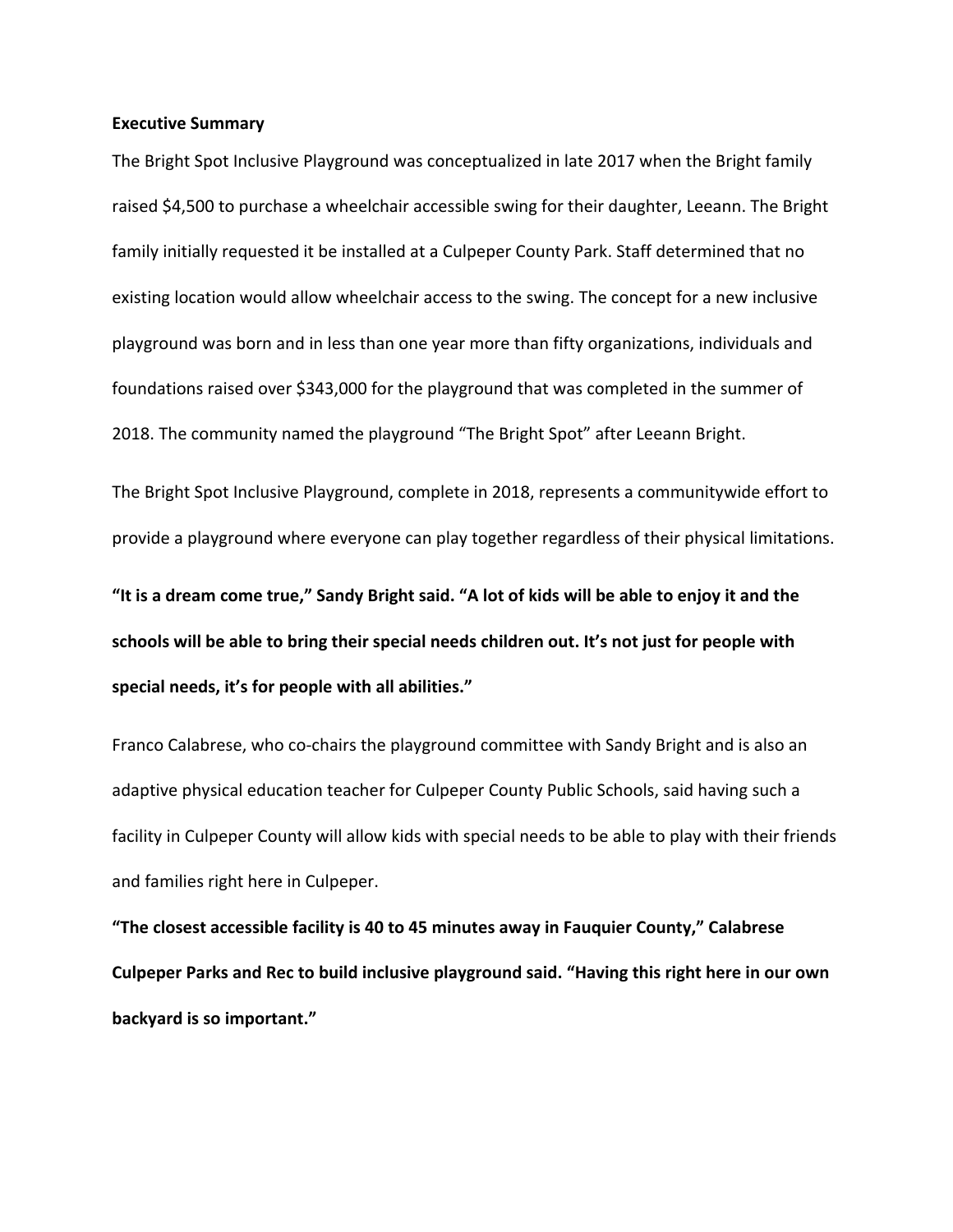Whether an individual has a wheelchair, walker, oxygen tank or a feeding tube, they will be able play with their siblings here at The Bright Spot, Calabrese said.

Deanne Rennon said her daughter Erica is excited to get a chance to play with her friends on the playground. Erica is diagnosed with 4-H syndrome, which is a leukodystrophy — meaning her brain consists mostly of gray matter which affects development. The rising sixth grader at Floyd T. Binns is most looking forward to the ADA swing at the park.

#### **"To have it right here and have it local is just amazing," Deanne said.**

Liam Cornwall, a Culpeper resident who has been in a wheelchair for the past 13 years, said he believes such a facility would have been a great benefit to him when he was growing up. **"I think it's immensely important. If I'd had one of these when I was a kid, it would have been wonderful," Cornwall said. "All I could do with my friends when I was a kid was to sit and play video games."**